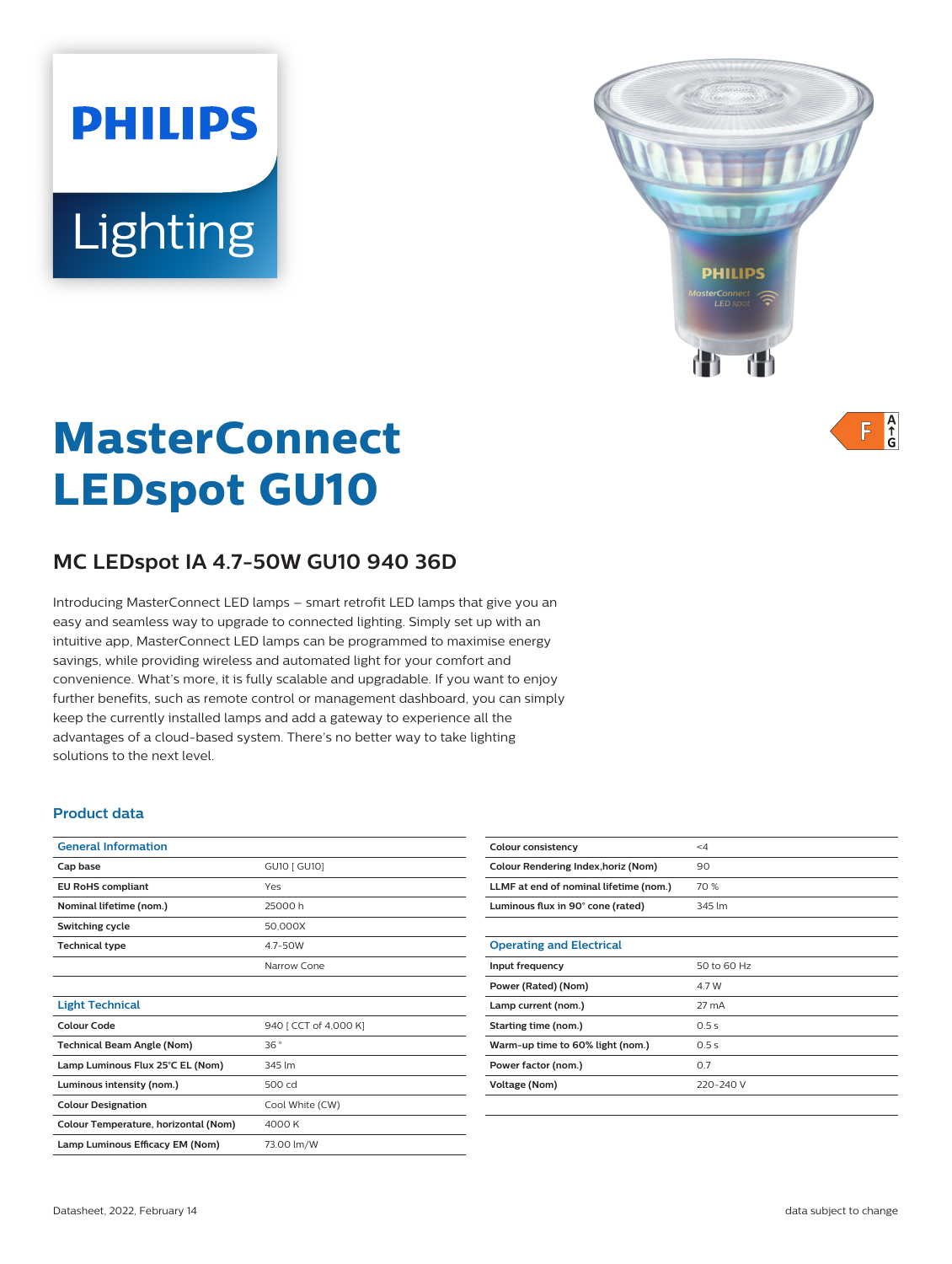## **MasterConnect LEDspot GU10**

| <b>Temperature</b>              |                     |  |
|---------------------------------|---------------------|--|
| T-Case maximum (nom.)           | 85 °C               |  |
|                                 |                     |  |
| <b>Controls and Dimming</b>     |                     |  |
| <b>Dimmable</b>                 | Wireless Dim        |  |
|                                 |                     |  |
| <b>Mechanical and Housing</b>   |                     |  |
| <b>Lamp Finish</b>              | Frosted             |  |
| <b>Bulb material</b>            | Plastic             |  |
| Product length                  | 100 mm              |  |
| <b>Bulb shape</b>               | PAR16 [ PAR 2 inch] |  |
|                                 |                     |  |
| <b>Approval and Application</b> |                     |  |
| <b>Energy Efficiency Class</b>  | F                   |  |
| Energy-saving product           | Yes                 |  |

| <b>Approval marks</b>              | RoHS compliance                    |
|------------------------------------|------------------------------------|
| Energy consumption kWh/1,000 hours | 5 kWh                              |
|                                    | 387345                             |
|                                    |                                    |
| <b>Product Data</b>                |                                    |
| Full product code                  | 871869969396100                    |
| Order product name                 | MC LEDspot IA 4.7-50W GU10 940 36D |
| EAN/UPC - product                  | 8718699693961                      |
| Order code                         | 929002253902                       |
| SAP numerator – quantity per pack  |                                    |
| Numerator – packs per outer box    | 10                                 |
| <b>SAP</b> material                | 929002253902                       |
| SAP net weight (piece)             | $0.052$ kg                         |

#### **Dimensional drawing**



**MC LEDspot IA 4.7-50W GU10 940 36D**

#### **Photometric data**



**Product D C** MC LEDspot IA 4.7-50W GU10 940 36D 50 mm 54 mm



#### **MasterConnect LEDspot 4,7W PAR16 GU10 940 36D**

**MasterConnect LEDspot 4,7W PAR16 GU10 940 36D**